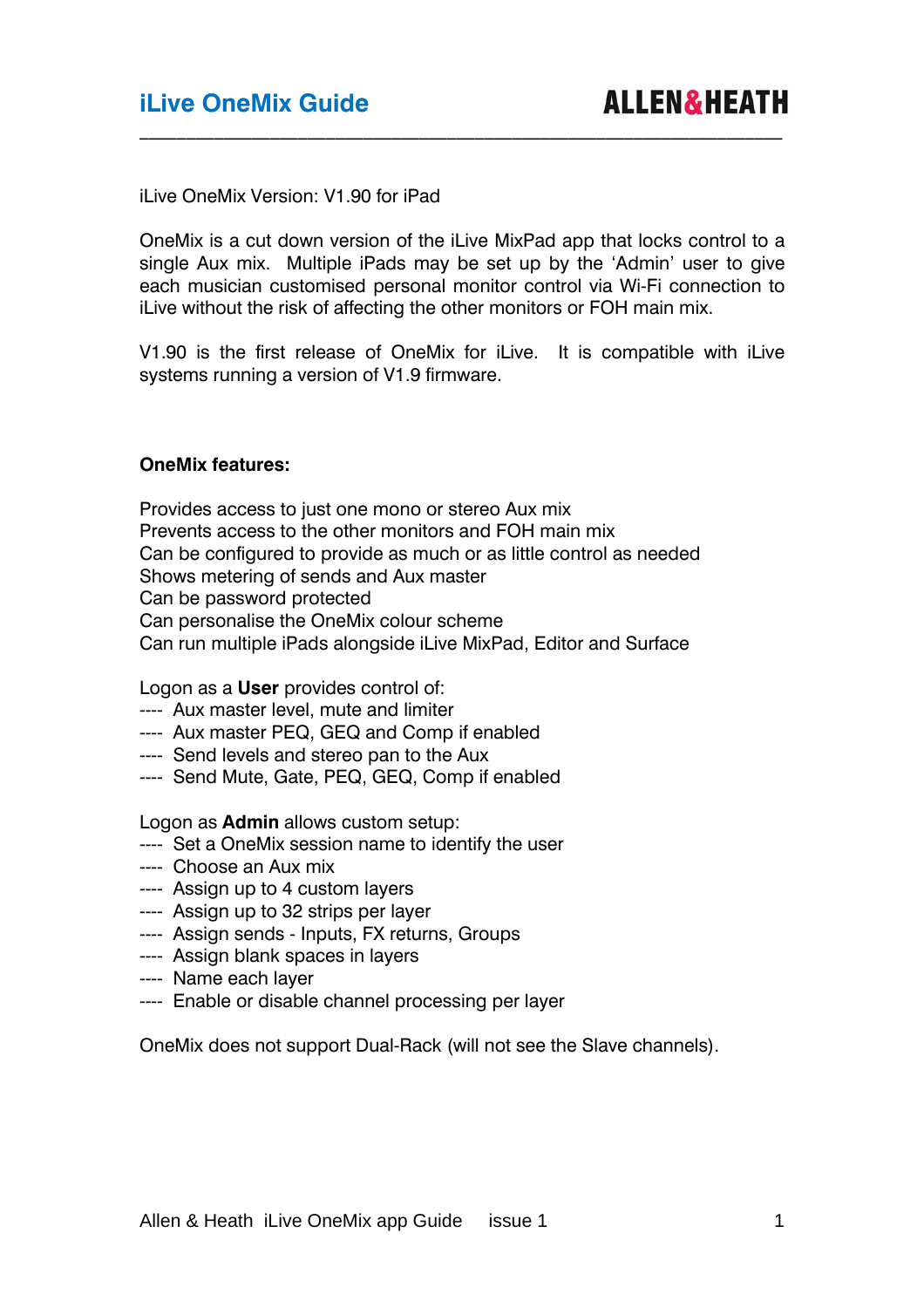### **Requirements:**

iPad with iOS5 or higher. Any iLive MixRack running firmware version V1.90 or higher, and with a suitable Wi-Fi router (wireless access point) connected to one of the iLive NETWORK ports. The iLive firmware version maintenance number does not need to be identical to the OneMix version, for example OneMix V1.90 will run on iLive V1.91.

The number of OneMix sessions that can be connected depends on which other control devices are connected. iLive can support up to 16 'connections:

- $---$  il ive Surface  $= 2$  connections
- $---$  Laptop Editor  $= 1$  connection
- $---$  iPad MixPad  $= 1$  connection
- ---- iPad OneMix = 1 connection
- $---$  iPhone Tweak  $= 1$  connection

Connecting multiple iPads puts a heavy demand on the wireless router. Use a professional grade router and position it carefully to ensure good wireless signal strength at all the device locations.

#### **Principles:**

OneMix connects via Wi-Fi to the iLive MixRack and controls the chosen Aux using a 'virtual surface' assigned on the iPad.

The User Logon screen shows User Profiles available within the iLive being connected to. A password will need to be entered if set in the iLive profile.

Logging on as 'Admin' allows access to OneMix setup. Logging on as any other profile disables access to OneMix layer setup (typical logon for the musician).

The Admin user configures the OneMix session by choosing the Aux mix, assigning the layout and setting the OneMix session name.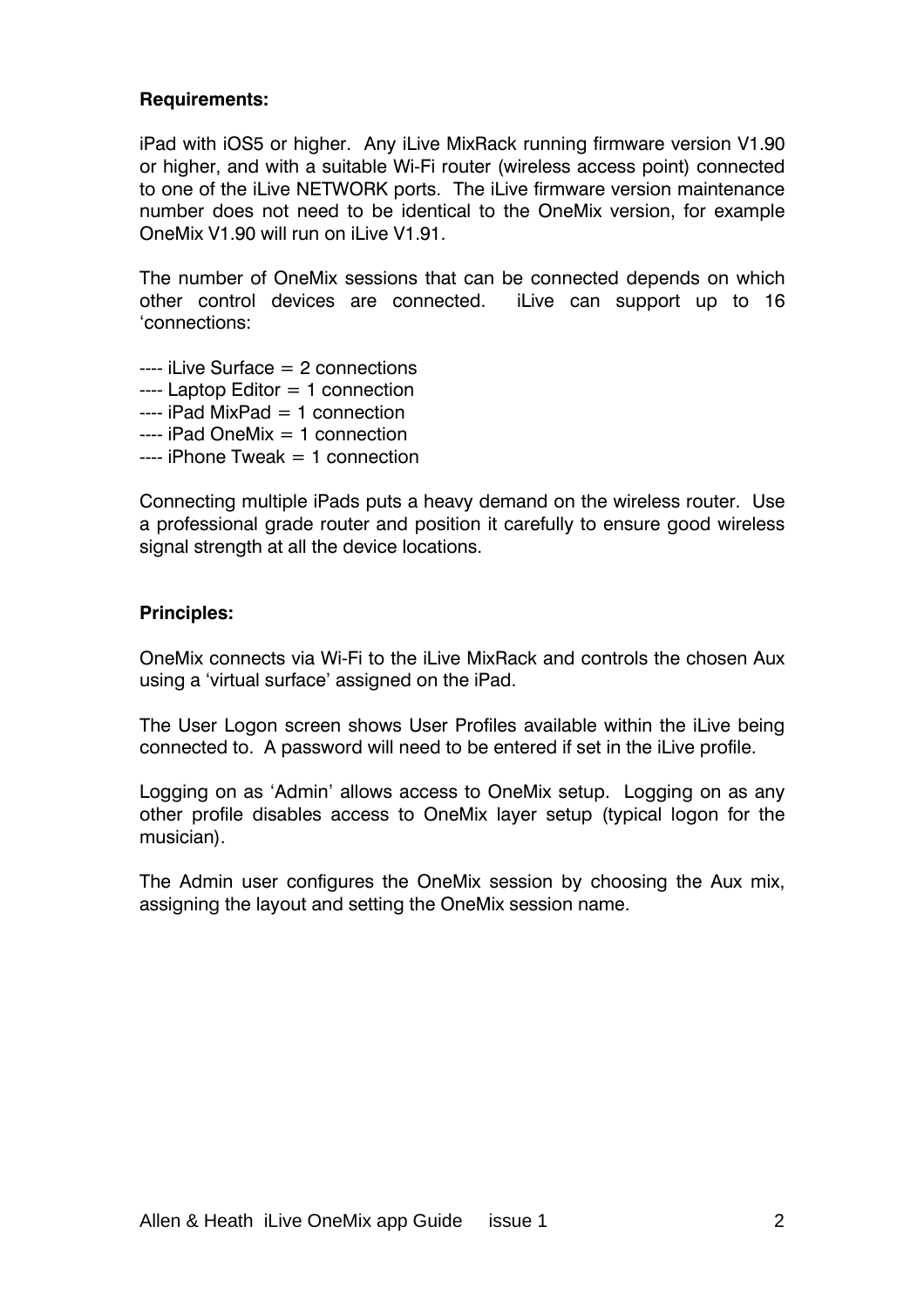# **Operating OneMix:**

**Logon** - OneMix can be operated when logged on as Admin or any other user profile. Setup is accessible only when logged on as Admin.

Starting OneMix opens the Connection screen. The OneMix session name is displayed at top left. Select the MixRack to connect to in the list and touch the Connect button. Select a User, enter a password if prompted and touch Logon.



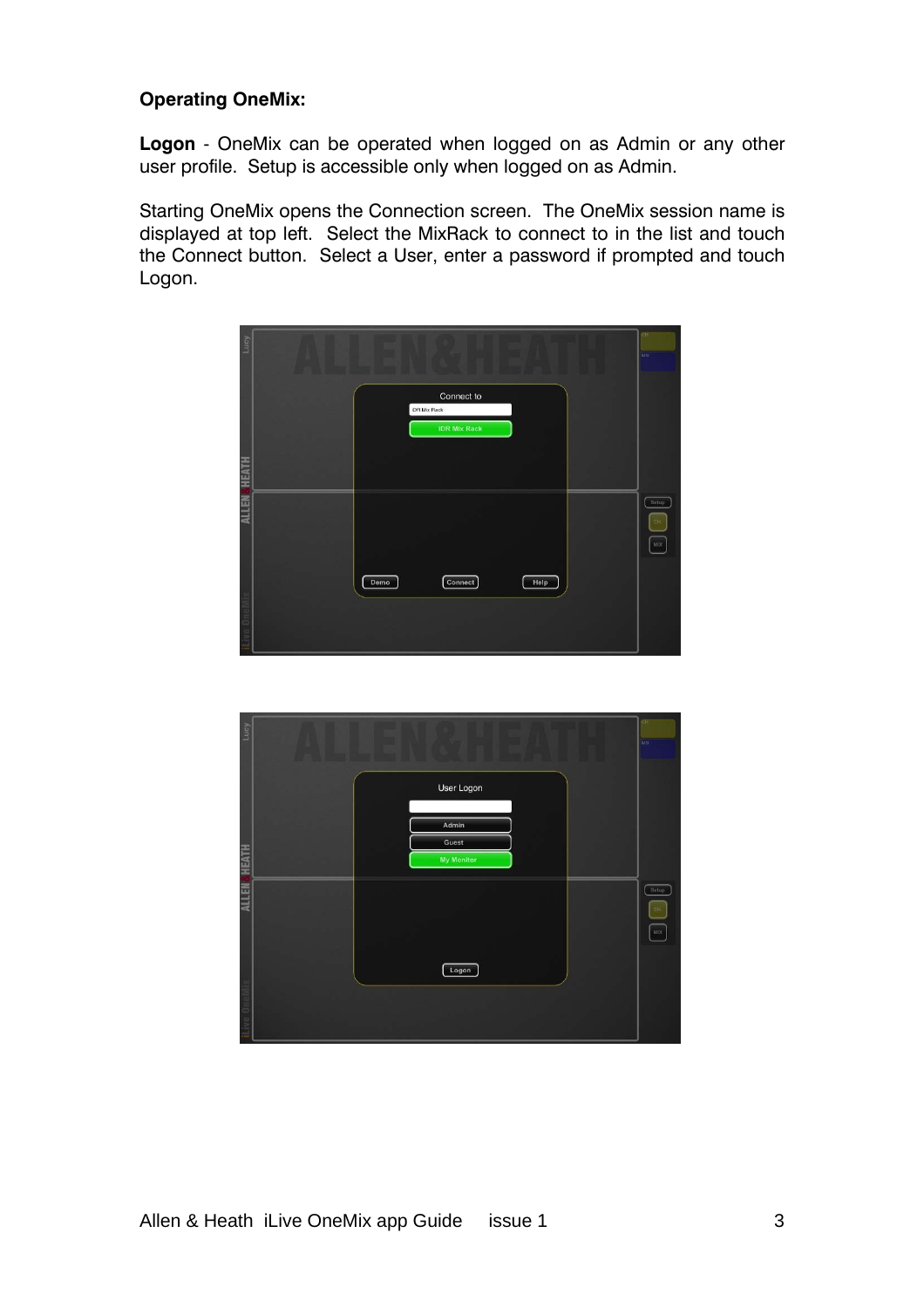**CH** view - provides access to the EQ and dynamics processing enabled for the user. OneMix starts in the CH view showing the 'My Mix' layer in the lower window and the Aux master first available processing tab open in the upper window (Limiter if none enabled). Touch the tabs on the right to navigate available layers. Tap a channel name to open its processing (if enabled). If processing is disabled the upper window will be blank. Touch and drag the buttons and curves to adjust the processing. The name of the currently selected channel is displayed in the top right CH box.



**MIX** view - provides access to faders in both windows. Channel signal meters are displayed within the faders. Touch the tabs on the right to navigate available layers. Touch and drag a fader to adjust its level, or pan to adjust position within a stereo Aux mix. Touch and move your finger away from the fader or pan while dragging to increase resolution. The name of the assigned Aux mix is always displayed in the top right MIX box.



Allen & Heath iLive OneMix app Guide issue 1 4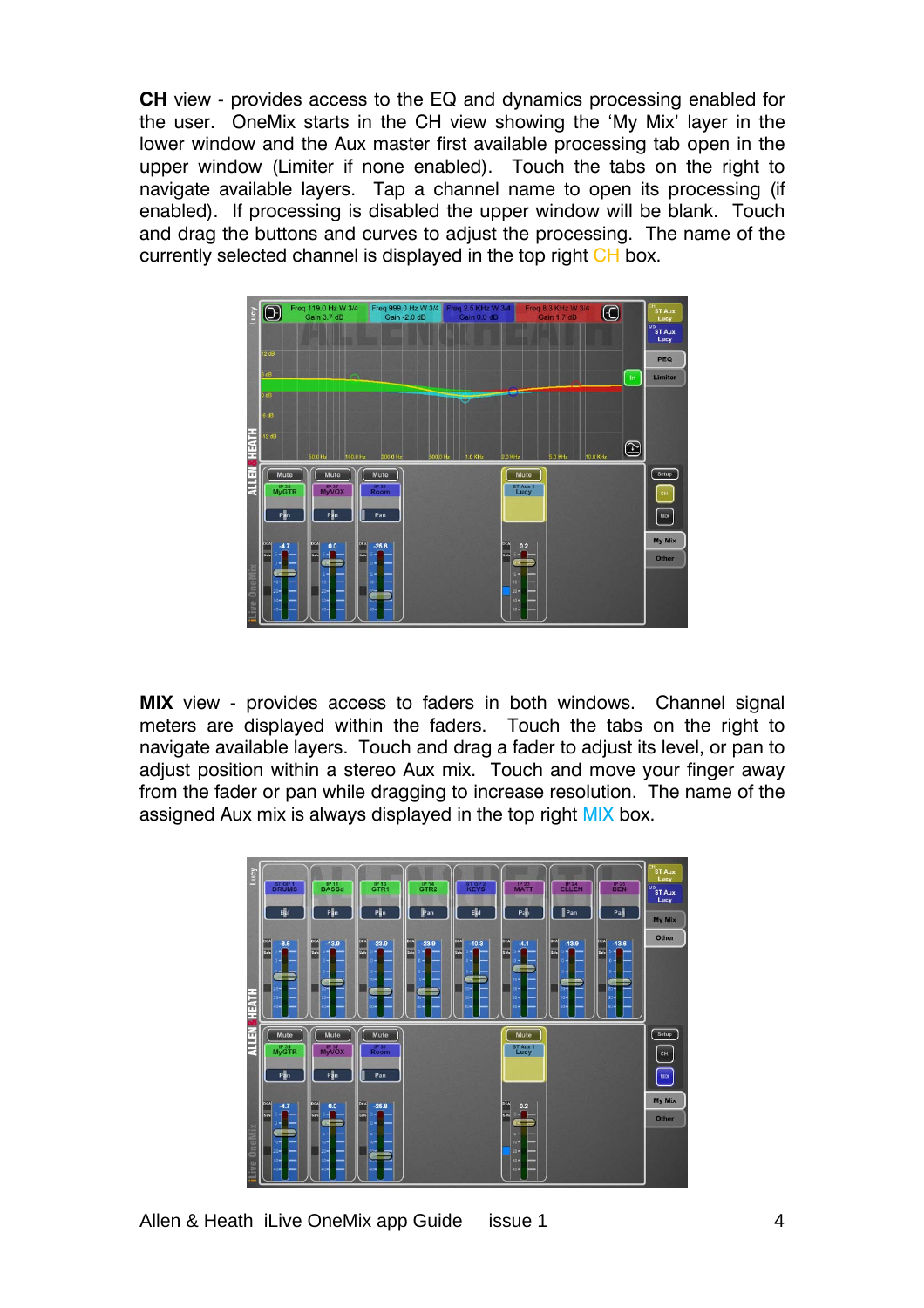### **Setting up OneMix:**

Open the Setup view.

**Assigning strips** - Touch and drag items from the top into the lower window to assign the strip layout. Drop the item over an existing strip to insert before it. Drag and hold the item beyond the right side of the window to scroll and assign it at the end of a full window. Blank spaces can be inserted between channels.

**'My Mix' layer settings** - The chosen Aux master must be assigned to this layer. Only one Aux can be assigned. The Aux master cannot be assigned to any other layer. To change the Aux first remove it by dragging it out of the layer. Other channels can also be assigned to this layer if required, for example 'mic split' channels of the musician's vocal and instrument. Up to 8 strips may be assigned to the 'My Mix' layer. The layer name cannot be changed. Touch the Setup tool on the right of the 'My Mix' layer to open its settings page. Touch the OneMix Name button to apply a session name with up to 8 characters, for example the name of the musician. This name appears at top left of the screen at all times. Touch the Channel Processing buttons to enable or disable a combination of Gate, PEQ, GEQ and Compressor for mix and channels assigned to the 'My Mix' layer. Mute and Limiter are always available on this layer. Touch the Reset button to clear the strip assignments for the layer.

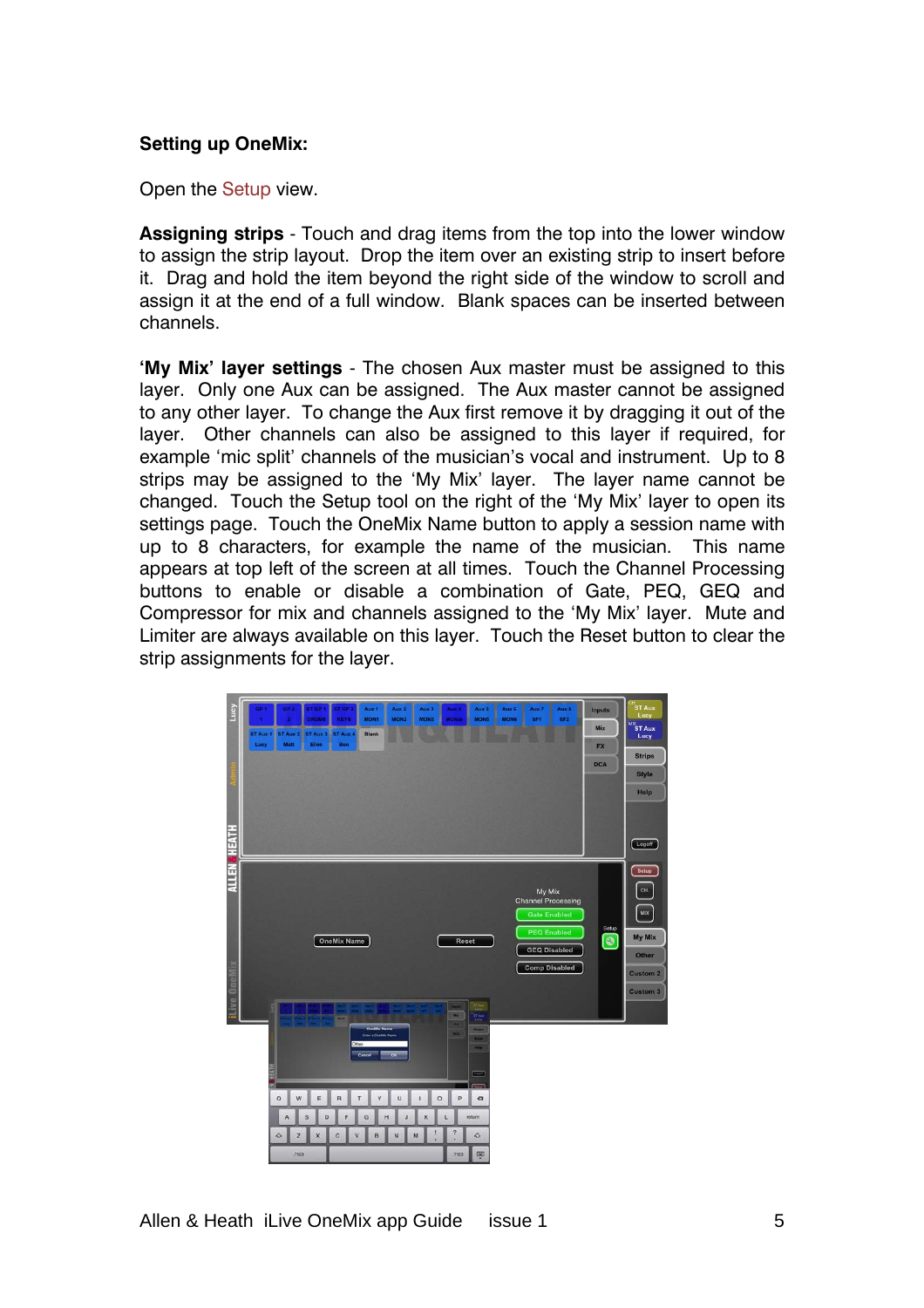**Custom 1,2,3 layer settings** - Up to 32 strips may be assigned to each of these three layers. If no strips are assigned then the layer does not appear in the CH or MIX operating views. Touch the Setup tool on the right of the layer. Touch the layer Name button to apply a name with up to 6 characters to the layer tab, for example 'Me' or 'Other'. Touch the Channel Processing button to enable or disable Mute, Gate, PEQ, GEQ and Compressor processing for all channels assigned to that layer. Touch the Reset button to clear the strip assignments and name for the layer.



**Style** - Use this page to change the background and colour of OneMix. Touch the Update button to accept the changes or Default to reset to factory default.

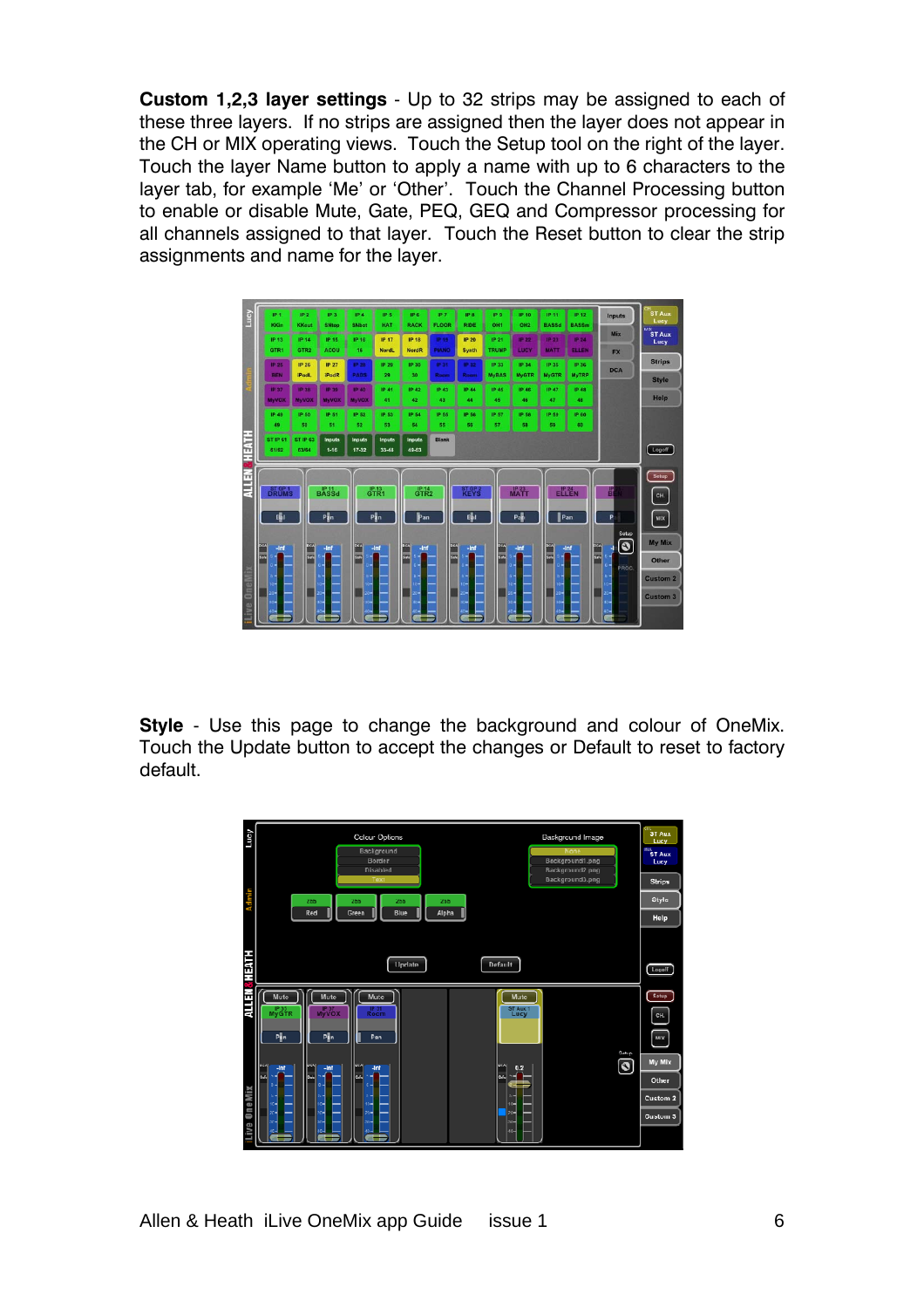**Help** – Open the Help tab to access this help information at any time.

**Logoff** - Touch to log off and return to the logon page, for example after the Admin has changed settings and is ready to hand OneMix over to the musician.

### **Managing passwords:**

User Profiles are managed and stored in the iLive MixRack, not the iPad. To protect the settings configured in OneMix set a password for the iLive Admin.

Other User Profiles already set in the iLive will be seen in the OneMix logon screen. Their permissions do not affect OneMix but the musician can log on to OneMix as an operator using any one of these. To prevent this you could password protect these iLive User Profiles.

You could set an iLive User Profile called 'OneMix' or 'My Monitor' to make it obvious to the musician which logon to use. To prevent unauthorised log on you could apply a password to this profile and make it known to the musicians.

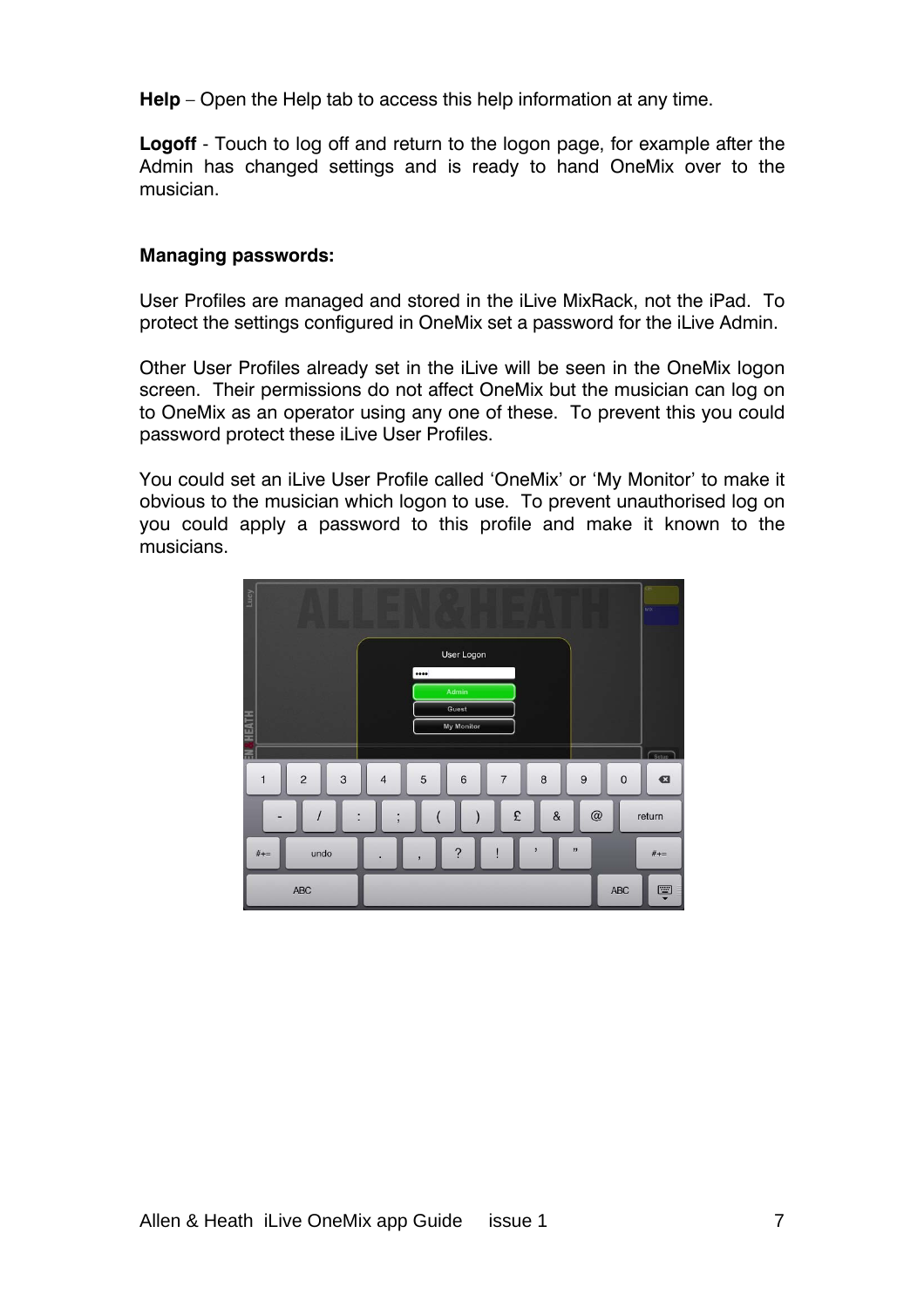## **Application tips:**

Personal monitor control is best used with in-ear monitoring. Giving a musician control of levels feeding a wedge speaker may risk feedback and is generally avoided.

Apply a password to the iLive Admin user. Enable security on your wireless router. You could avoid using a password for OneMix log on if the wireless router has security and a password enabled. To fully protect your system apply passwords to all iLive User Profiles. Remember to keep a log of all passwords.

Apply a OneMix session name to identify which iPad should be allocated to which musician. This could be the musician name or instrument location, for example 'Lucy' or 'Piano'.

Assign 'mic split' channels as 'Me' sources for the musician's vocal and instrument. Do this at the iLive by splitting one mic preamp to two channels, one feeding the main FOH mix, the other the musician's monitor. This gives the musician full EQ and dynamics control without affecting the FOH mix and can also be given a different name, for example 'Me'.

Assign the musician's split channels to the 'My Mix' layer. Insert blank spaces to separate the inputs from the master strip. You can enable processing for this layer as these channels do not affect the other mixes.

FX returns can be assigned as sources to the mix to let the musician add some reverb or other effect mixed at the iLive. With up to 8FX available at the iLive you could dedicated a few to key musicians. It is typical to add ambience to in-ear monitors using a stereo channel fed from a couple microphones on stage facing the audience.

Assign other sends to a Custom layer. Name this layer 'Other'. Disable processing for this layer as this will affect the sends to other mixes fed from these channels.

To reduce the number of strips needed and keep things simple for the musician you could assign a few Groups at the iLive and use these as OneMix sources, for example Drums, Keys, Band, Choir.

Operate OneMix with the 'My Mix' layer open in the lower window and the 'Other' window open in the top. This means you can flip between CH and MIX modes without the need to change layers. Access the enabled processing and 'Me' levels in the CH view, and adjust the send levels of all sources in the MIX view.